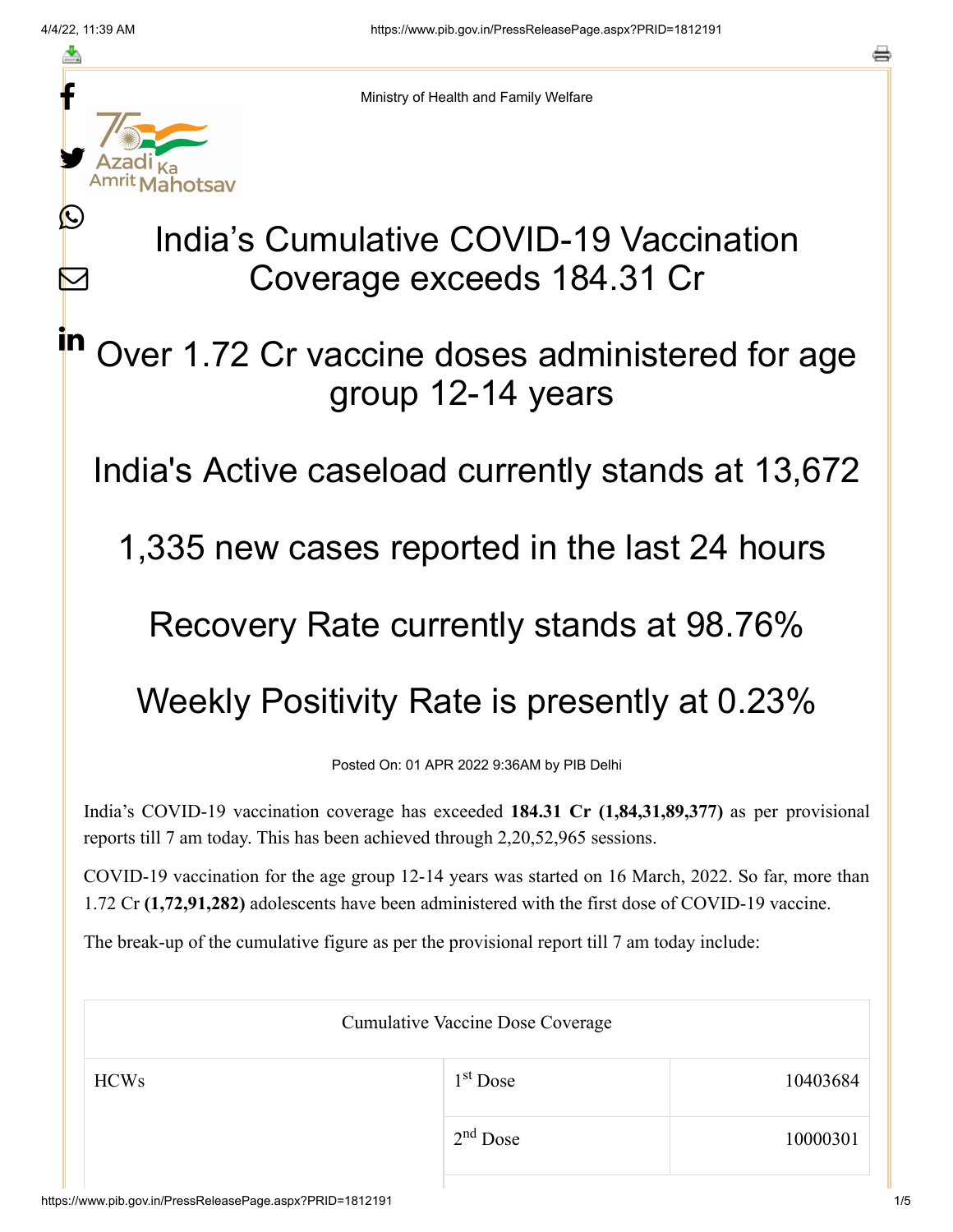| f  |                        | <b>Precaution Dose</b> | 4465702        |
|----|------------------------|------------------------|----------------|
|    | <b>FLWs</b>            | $1st$ Dose             | 18413239       |
|    |                        | $2nd$ Dose             | 17510947       |
| C  |                        | <b>Precaution Dose</b> | 6878117        |
|    | Age Group 12-14 years  | $1st$ Dose             | 17291282       |
| in | Age Group 15-18 years  | $1st$ Dose             | 57196248       |
|    |                        | $2nd$ Dose             | 38160158       |
|    | Age Group 18-44 years  | $1st$ Dose             | 554623395      |
|    |                        | $2nd$ Dose             | 466099614      |
|    | Age Group 45-59 years  | $1st$ Dose             | 202751358      |
|    |                        | $2nd$ Dose             | 185365997      |
|    | Over 60 years          | 1 <sup>st</sup> Dose   | 126739339      |
|    |                        | $2nd$ Dose             | 115462075      |
|    |                        | Precaution Dose        | 11827921       |
|    | <b>Precaution Dose</b> |                        | 2,31,71,740    |
|    | Total                  |                        | 1,84,31,89,377 |

Following a continuous downward trend, India's Active Caseload declines to today **13,672** Active cases now constitute **0.03%** of the country's total Positive Cases**.**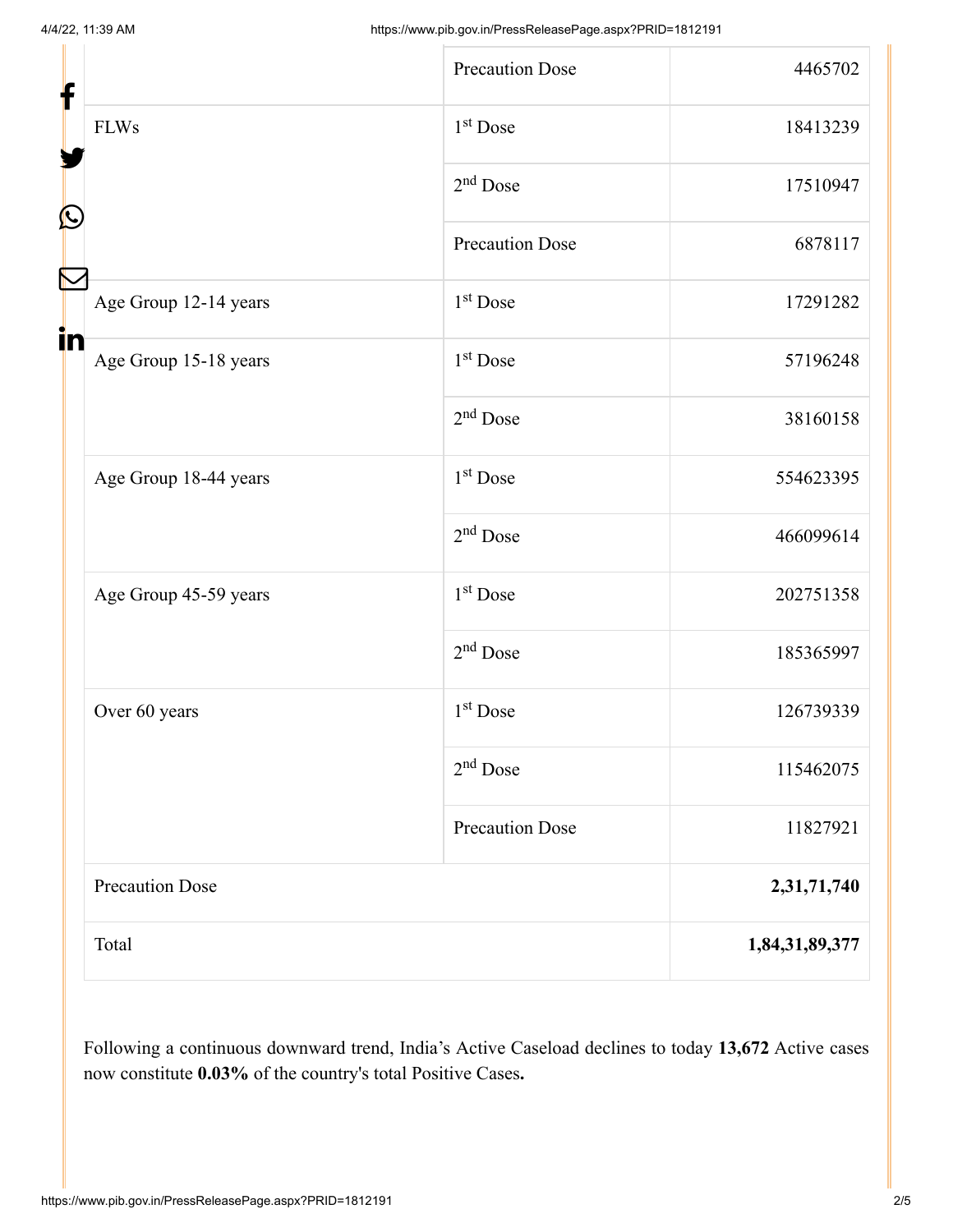4/4/22, 11:39 AM https://www.pib.gov.in/PressReleasePage.aspx?PRID=1812191



Consequently, India's recovery rate stands at **98.76%. 1,918** patients have recovered in the last 24 hours and the cumulative tally of recovered patients (since the beginning of the pandemic) is now at **4,24,90,922.**



**1,335 new cases** were reported in the last 24 hours.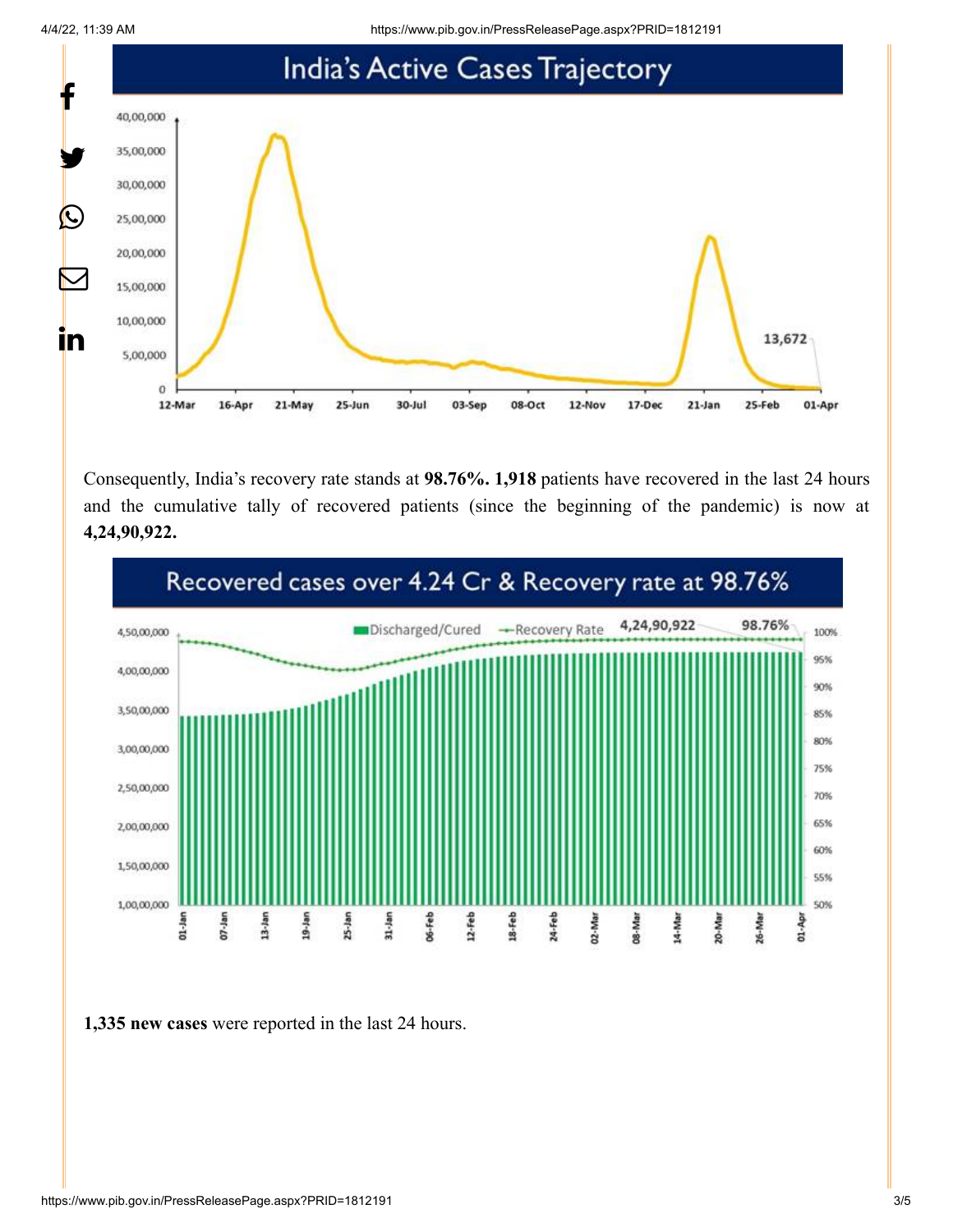

The last 24 hours saw a total of **6,06,036** COVID-19 tests being conducted. India has so far conducted over **78.97 Cr (78,97,70,958)** cumulative tests.

There has been a sustained fall in the weekly and daily Positivity Rates too. **Weekly Positivity Rate** in the country currently **stands at 0.23%** and the **Daily Positivity rate is also reported to be 0.22%.**



\*\*\*\*

MV/AL

HFW/COVID States data/01<sup>st</sup> April 2022/3